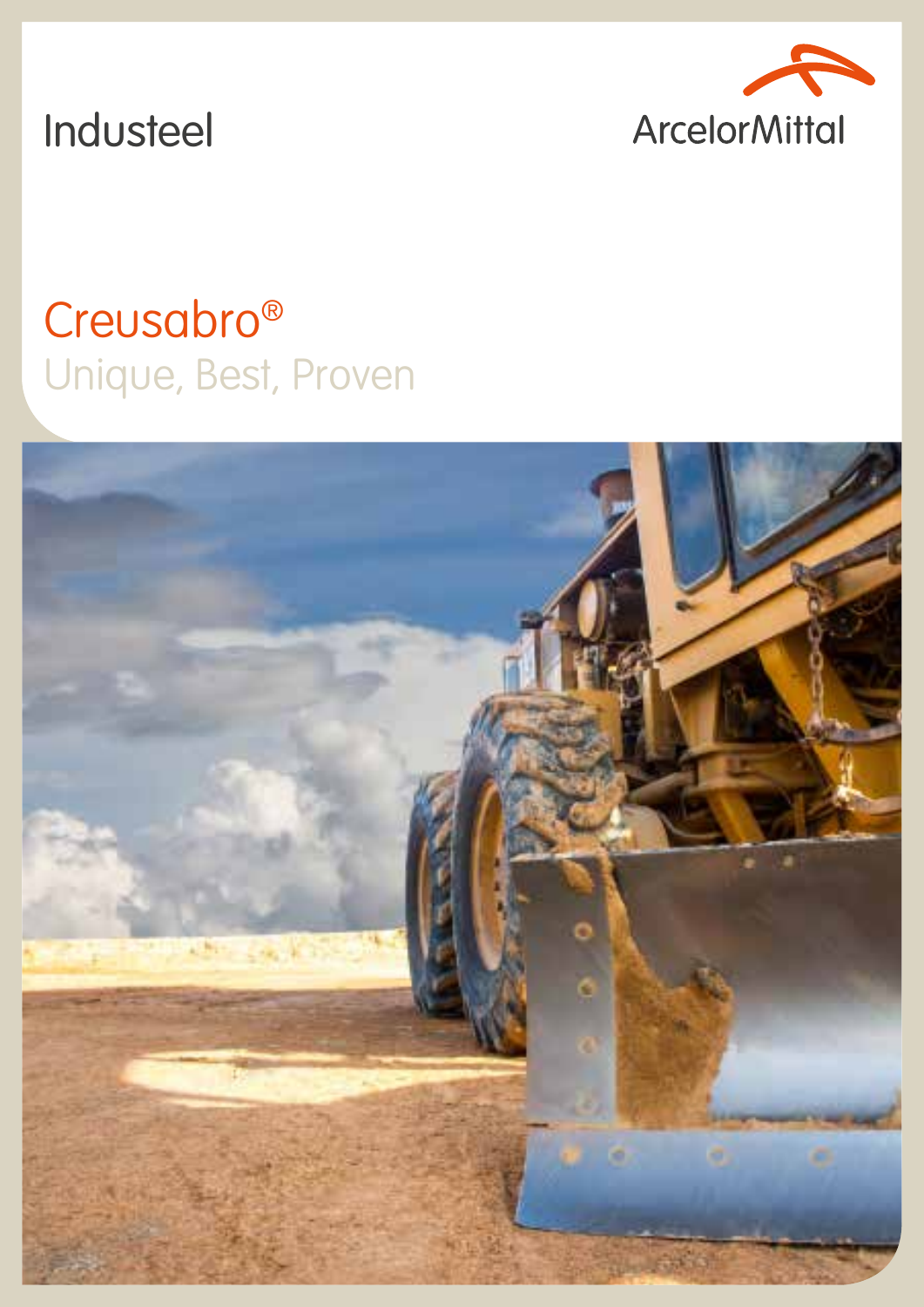Abrasion resistance is not exclusively connected to the hardness of the steel in its delivery condition. Its composition and structure strongly influence the actual performance in service.

Creusabro® steels are genuinely different than classical low alloyed martensitic abrasion resistant plates. Creusabro® is designed to provide a cost effective combination of wear resistance and easy fabrication.

The original chemical composition and manufacturing processes applied to Creusabro® provides a unique combination of distinctive metallurgical features that extend the lifetime of wear parts in critical applictions compared to classical wear plates.

## A complete range to meet any situation

| Creusabro <sup>®</sup> Superten | 300-380     |
|---------------------------------|-------------|
| Creusabro <sup>®</sup> 4800     | $340 - 4$   |
| Creusabro <sup>®</sup> 8000     |             |
| Creusabro <sup>®</sup> Dual     |             |
| Creusabro <sup>®</sup> M        | $180 - 220$ |



*(1) Surface hardness after in-service work hardening*

Creusabro® is a complete range of advanced abrasion resistant steel plates bringing added value to the various industries exposed to abrasive wear conditions.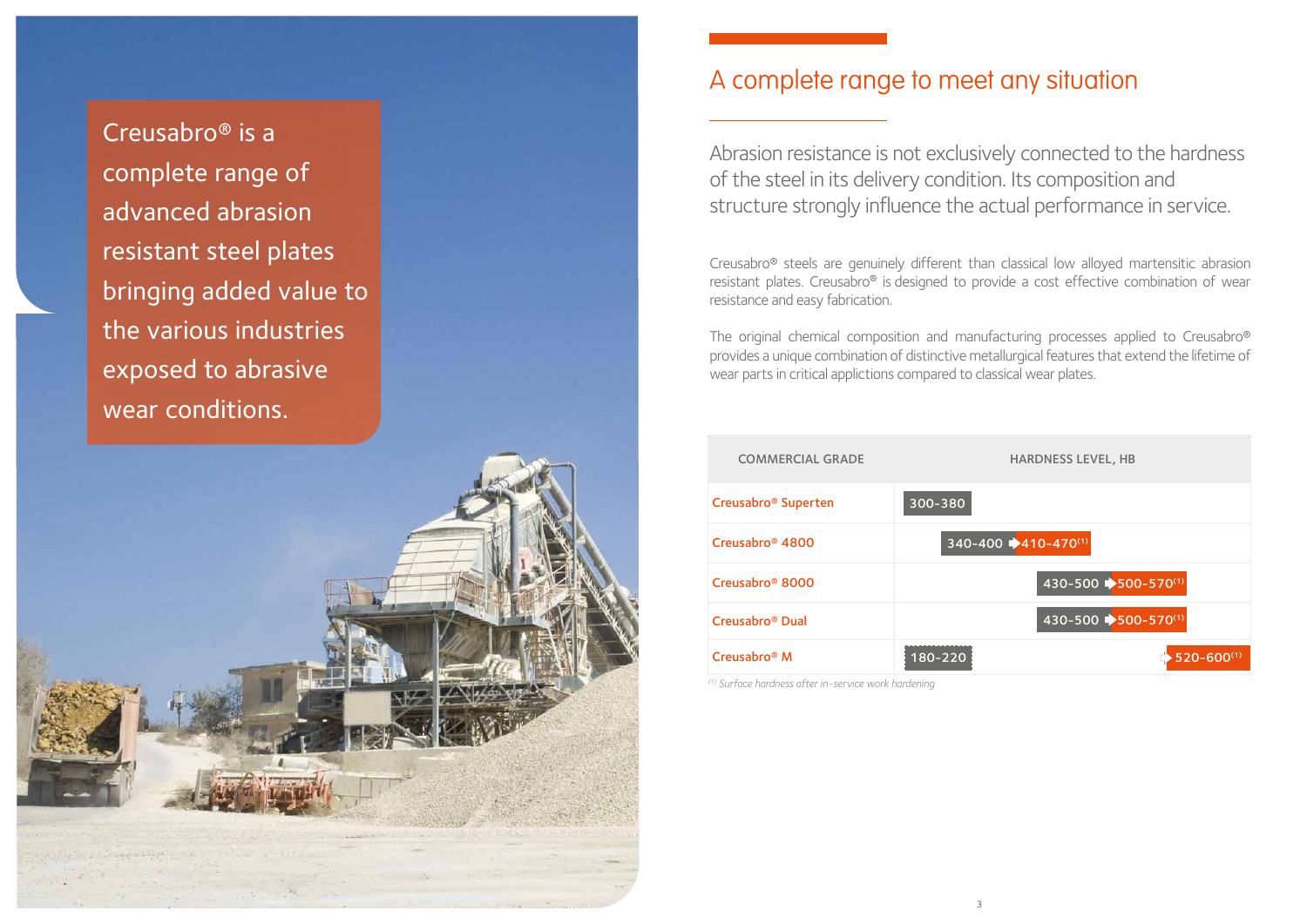## A unique concept

Properties of Creusabro® 4800, 8000, Dual result from the combination of an optimum alloying content and specific heat treatment procedures.

The soft quenching rates used in the mill fabrication practice: • develop a bainite-martensite mixed microstructure with retained austenite

- with special properties.
- stimulate a fine dispersion of **hard micro-alloyed carbides**, which enhance the resistance to sliding abrasion
- produce a uniform through-hardened plate and low level of residual stresses within the plate.



The soft quenching rates used in the mill fabrication practice produce a uniform through-hardened plate and low level of residual stresses within the plate.

## A REACTIVE SURFACE

The grades are suitable for continuous operating temperatures up to 450°C. Specific chemical composition and initial microstructure result in a high resistance to softening compared to classical water quenched steels, which lose their hardness above 220°C.





TEMPERING TIME AT 300 - 450°C



Botton<br>surface

 $\frac{4}{100}$   $\frac{4}{100}$   $\frac{4}{100}$   $\frac{4}{100}$   $\frac{4}{100}$   $\frac{4}{100}$   $\frac{4}{100}$   $\frac{4}{100}$   $\frac{4}{100}$   $\frac{4}{100}$   $\frac{4}{100}$   $\frac{4}{100}$   $\frac{4}{100}$   $\frac{4}{100}$   $\frac{4}{100}$   $\frac{4}{100}$   $\frac{4}{100}$   $\frac{4}{100}$   $\frac{4$ 



Creusabro® 4800, 8000, Dual strongly improve their wear resistance in service by a surface hardening effect up to +70 HB under the action of local plastic deformations caused by impact with rocks or pressure by the abrasive particles. This is known as **TRIP-effect** (Transformation Induced Plasticity).

## DEEP HARDENING

## HIGH TEMPERATURE RESISTANCE

## Key metallurgical features

- In-service surface hardening effect up to +70 HB
- Fine dispersion of hard micro-alloyed carbides
- Deep-hardening, whatever the plate thickness
- High mechanical strength
- Tough and crack-resistant
- Uniform properties and low residual stresses
- Softening resistance up to 450°C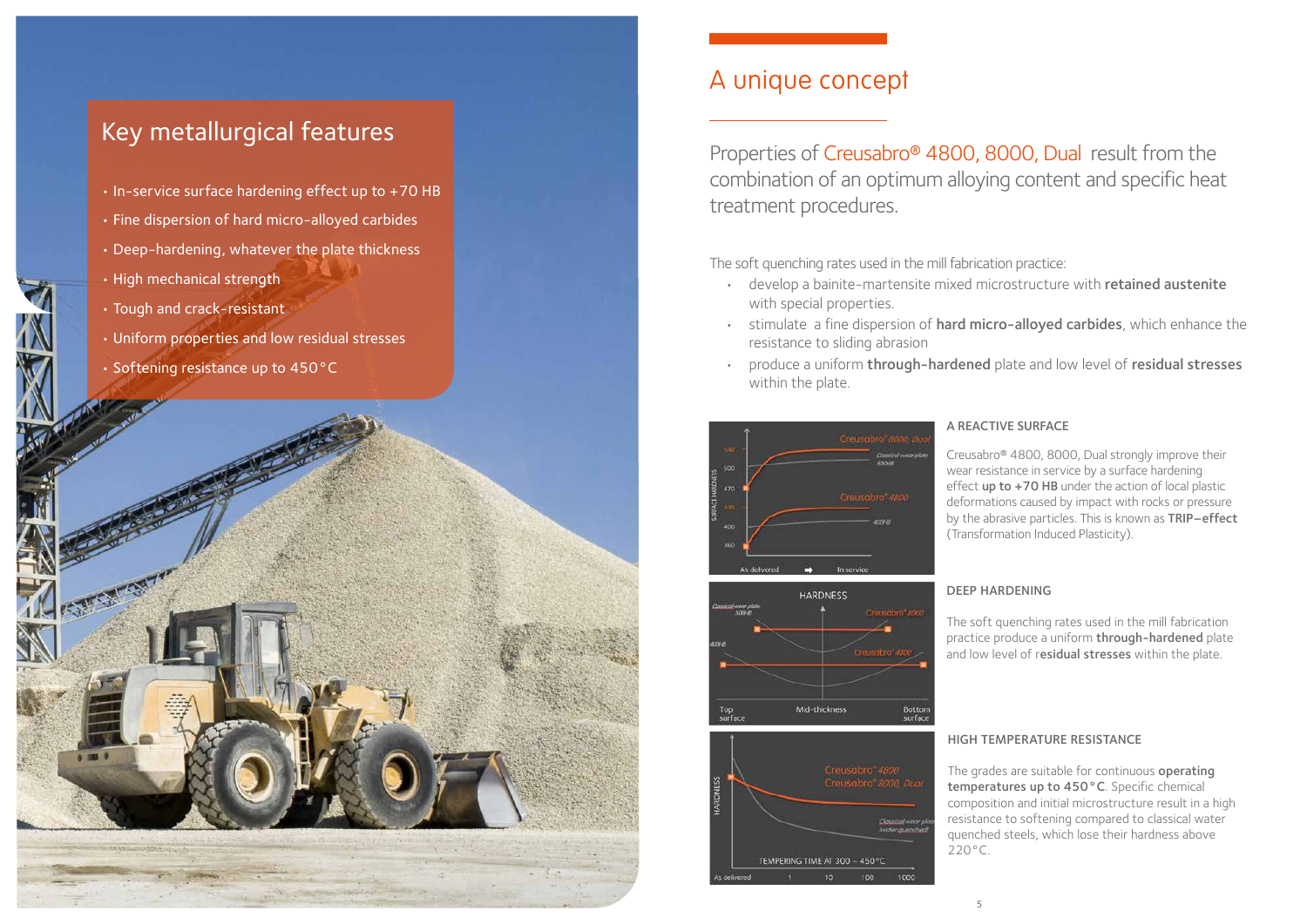## Optimum performance, long-term savings

For many years, Creusabro® abrasion resistant steels provide optimal solutions that translate into significant reduction of total cost of ownership and improvement in operational profitability.

Correct materials selection offers the potential to translate into major savings in fabrication and maintenance costs, increased payload and productivity, and enhanced machine performance.

The minor initial cost difference in the base material is far outweighed by the direct costs of part fabrication, consumables and labor for repairs/replacements, as well as the even higher indirect costs such as inventory costs and production losses due to machine unavailability.

Costeffective part fabrication

design and the state of the state of the state of the state of the state of the state of the state of the state of

**Creusabro<sup>®</sup>** solution

Lower

costs

Machine availability



The choice of Creusabro® steels during product design or maintenance repair will bring multiple benefits, including:

|                | Longer service life<br>by +50 to 100%         | Creusabro <sup>®</sup> 4800 outlasts classical 400-450 HB plates<br>Creusabro <sup>®</sup> 8000 & Dual outlast classical 500-550 HB plates,<br>overlay products, chromium cast irons<br>Substantial weight savings and increased payload potential<br>(lower thickness is required) for the same wear life as standard<br>water quenched plates |
|----------------|-----------------------------------------------|-------------------------------------------------------------------------------------------------------------------------------------------------------------------------------------------------------------------------------------------------------------------------------------------------------------------------------------------------|
| $\overline{2}$ | <b>Structural capacity</b><br>in a wear plate | It offers the toughness and weldability necessary to perform not<br>just as a wear liner, but as a construction material capable to<br>withstand complex structural loads                                                                                                                                                                       |
| 3              | Workshop-friendly                             | • Softer material in the as-delivery condition without compromising<br>on the wear resistance in service conditions<br>• "Dead flat" plate $\rightarrow$ excellent flatness with no residual stresses<br>Uniform properties over the whole plate and thickness<br>Excellent forming and welding characteristics                                 |
| 4              | Heat and wear<br>resistance                   | In-service temperature up to 450°C<br>Reduced Heat Affected Zone on thermal cut edges and welds<br>Can be hot formed without any subsequent heat treatment                                                                                                                                                                                      |
| 5              | Corrosion and wear<br>resistance              | Outperforms classical wear plates or stainless steels exposed to<br>the combined effects of abrasion and corrosion in wet or mild<br>corrosive environment                                                                                                                                                                                      |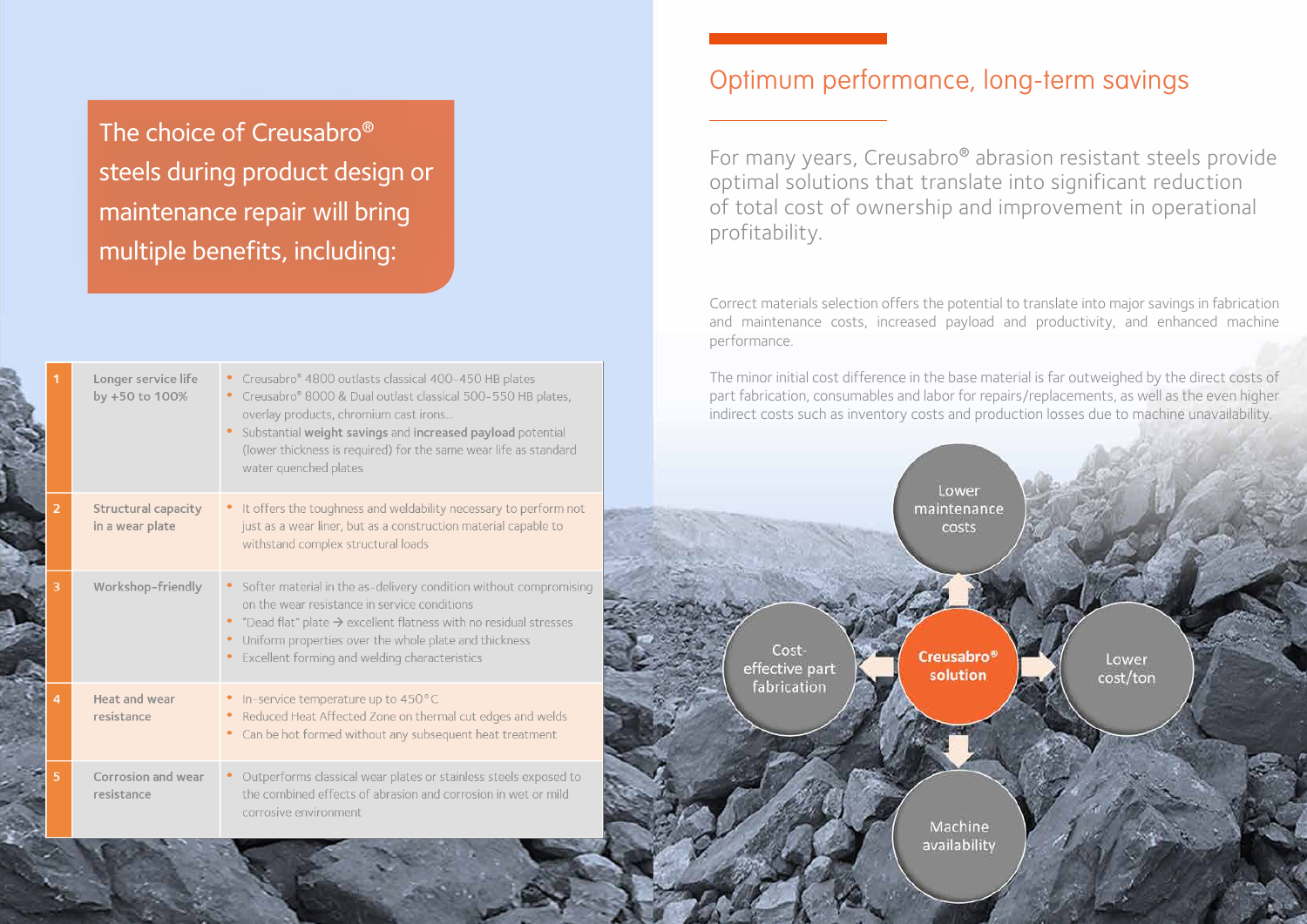

## Dimensional program

It all starts with advanced metallurgical processes to produce premium steel.

Creusabro<sup>®</sup> plates are produced by low  $CO_2$  process in Belgium and France by ArcelorMittal Industeel, a leading European producer for industry specialty steels. They are available in a wide dimensional range from 3 to 180 mm thick depending on the considered grade. Standard plate sizes are typically 6000, 8000 or 12000 mm long and 2000 or 2500 mm width. Tailored dimensions are available upon inquiry within the limits given in the table.



# We can support you on the road to success

|                                 | Max width (mm) per thickness (mm) |      |      |      |      |      |    |      |    |      |      |     |     |      |     |
|---------------------------------|-----------------------------------|------|------|------|------|------|----|------|----|------|------|-----|-----|------|-----|
|                                 | 3                                 | 4    | 5    | 6    | 8    | 10   | 12 | 20   | 25 | 50   | 60   | 100 | 130 | 150  | 180 |
| Creusabro <sup>®</sup> Superten |                                   |      |      |      |      |      |    |      |    | 2500 |      |     |     | 2200 |     |
| Creusabro <sup>®</sup> 4800     |                                   | 1500 | 2000 | 2250 | 2500 | 3000 |    | 3500 |    | 2500 |      |     |     | 2000 |     |
| Creusabro <sup>®</sup> 8000     |                                   | 1500 |      | 2500 |      |      |    |      |    |      |      |     |     |      |     |
| Creusabro <sup>®</sup> Dual     |                                   |      |      |      |      |      |    | 2500 |    |      |      |     |     |      |     |
| Creusabro <sup>®</sup> M        |                                   |      | 2000 |      | 2500 | 3000 |    |      |    |      | 2500 |     |     |      |     |

## Worldwide presence

Our success is driven by partnerships with specialized steel service centers.

- Extensive inventory of available stock plates
- Unparalleled experience with multiple applications across various markets and industries
- On-time delivery of fabricated parts precisely designed to meet customer specifications

To find your nearest distributor or Industeel sales office, please visit https://industeel.arcelormittal.com/products/wear-resistant-steels/

- Wide dimensional program and extensive industrial experience
- Worldwide distribution and prefabrication services
- Technical assistance from our dedicated team of specialists
- In-house R&D to keep our products at the leading edge of innovation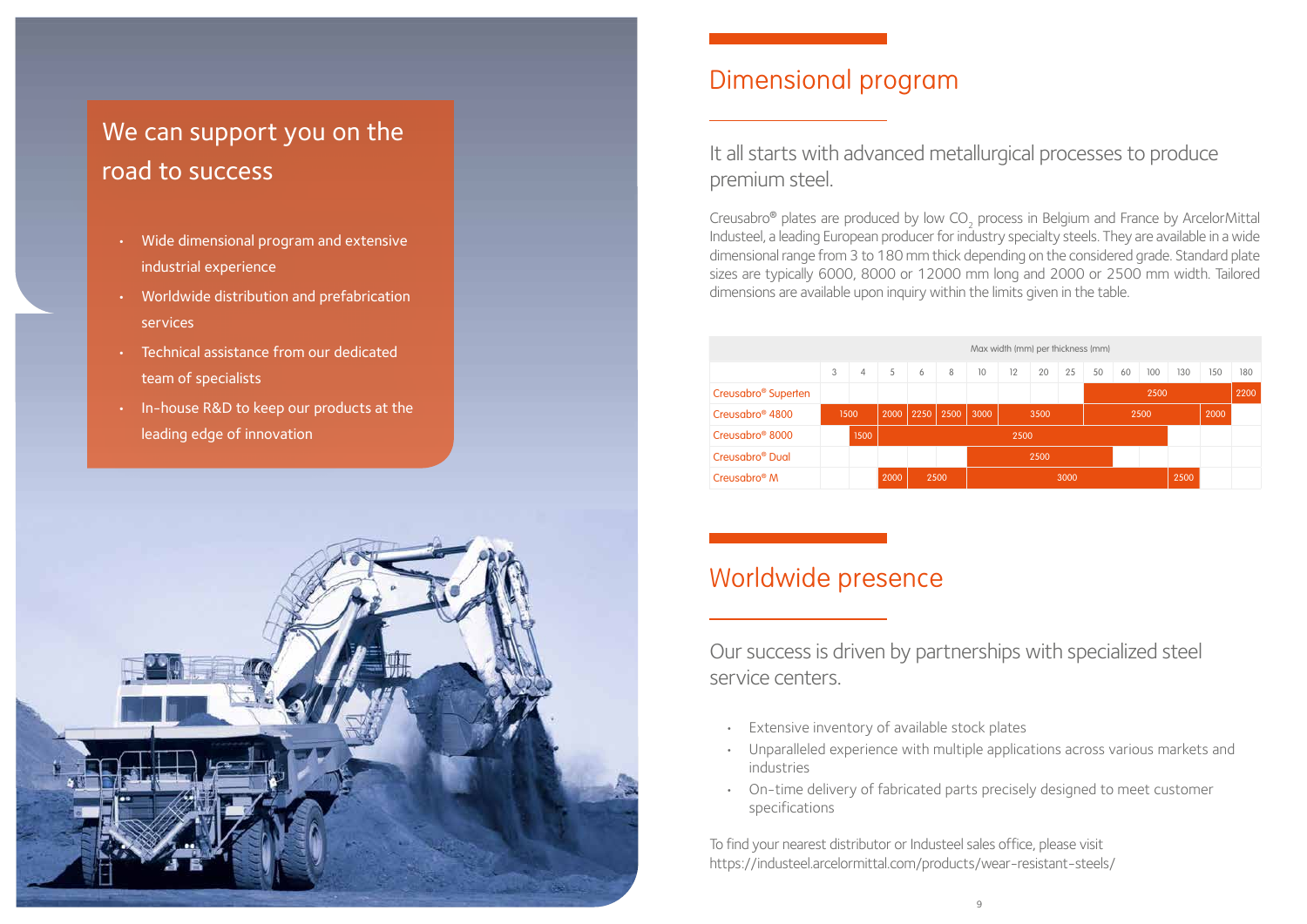

## Which grade suits you best?

Besides the high versatility of the original 4800 and 8000 grades, complementary special grades are also available to meet all situations. Because there is no one-size-fits-all solution to the abrasion challenges.

## Creusabro® Dual Extra hard titanium carbides in a wrought steel

Creusabro<sup>®</sup> Dual is alloyed with **high titanium content**. The combination of a pre-hardened matrix (comparable to the C8000 grade) with the additional abrasion resistance of coarse titanium carbide particles provides superior abrasion resistance under sliding wear conditions, while remaining immune to impacts.

This innovative grade is mainly dedicated to severe applications where conventional 550 to 600 HB steels, hard-facing, overlay plates or hardcast parts are usually implemented despite their poor fracture properties. Creusabro® Dual has found multiple applications such has transfer chutes, vibratory feeder liners, screens, truck tray liners, bucket wear bars...

Creusabro<sup>®</sup> Dual solid plate 20 mm

CCO plate 2-layers plate 9+10 mm

## Creusabro® M The genuine fine-grained 12-14%Mn austenitic manganese steel

Typical applications: lip blades in large buckets, ripper tooth for excavators, **demolition and scrap shears** and any component where high resistance to abrasion is required together with high toughness, crack resistance and a good workability.

| COMMERCIAL GRADE                | <b>UTS</b> | <b>CVN</b><br>$(0^{\circ}C)$ | Ċ    | Mn  | Cr     | Ni     | Mo     | OTHERS          |
|---------------------------------|------------|------------------------------|------|-----|--------|--------|--------|-----------------|
|                                 | MPa        |                              | %    | %   | 96     | %      | %      |                 |
| Creusabro <sup>®</sup> Superten | 1100       | 70                           | 0.18 | 1.2 | 0.7    | 1.5    | 0.5    | Q&T             |
| Creusabro <sup>®</sup> 4800     | 1200       | 45                           | 0.15 | 1.0 | 1.6    | 0.3    | 0.3    | $+ Ti$ , Si, Cu |
| Creusabro <sup>®</sup> 8000     | 1600       | 50                           | 0.25 | 1.2 | 0.7    | 0.5    | 0.3    | + Ti, Si, Cu    |
| Creusabro <sup>®</sup> Dual     | 1600       | 15                           | 0.40 | 1.2 | 0.7    | 0.5    | 0.3    | $+0.6%$ Ti      |
| Creusabro <sup>®</sup> M        | 950        | 140                          | 1.1  | 12  | $\sim$ | $\sim$ | $\sim$ |                 |

For detailed technical description of the grades characteristics, please refer to our product datasheets and Creusabro® user guide available at http://industeel.arcelormittal.com

The outstanding strain hardening capacity of austenitic manganese steel (Hadfield steel) has been recognized for a long time. In its delivery condition, Creusabro® M hot-rolled plate is virtually carbide-free and exhibits a moderate hardness of typically 220 HB. When subjected to impact loads in service, the surface layer of Creusabro® M steel work hardens considerably up to 500 HB and above, while keeping excellent ductility and impact resistance in the bulk of the plate.

Creusabro® M has found many applications in crushing and earthmoving equipment, in railways and in the shot blasting industry. Due to its wrought structure, Creusabro® M offers enhanced properties compared to standard cast Mn parts.



## Creusabro® Superten Extra-thick wear plate with enhanced crack resistance

- production range 50 to 180 mm
- nominal delivery hardness of 340 HB
- guaranteed tensile and impact properties

Creusabro® Superten is an abrasion resistant steel with ultrahigh tensile properties and enhanced crack resistance for massive structural parts submitted to heavy loads in service.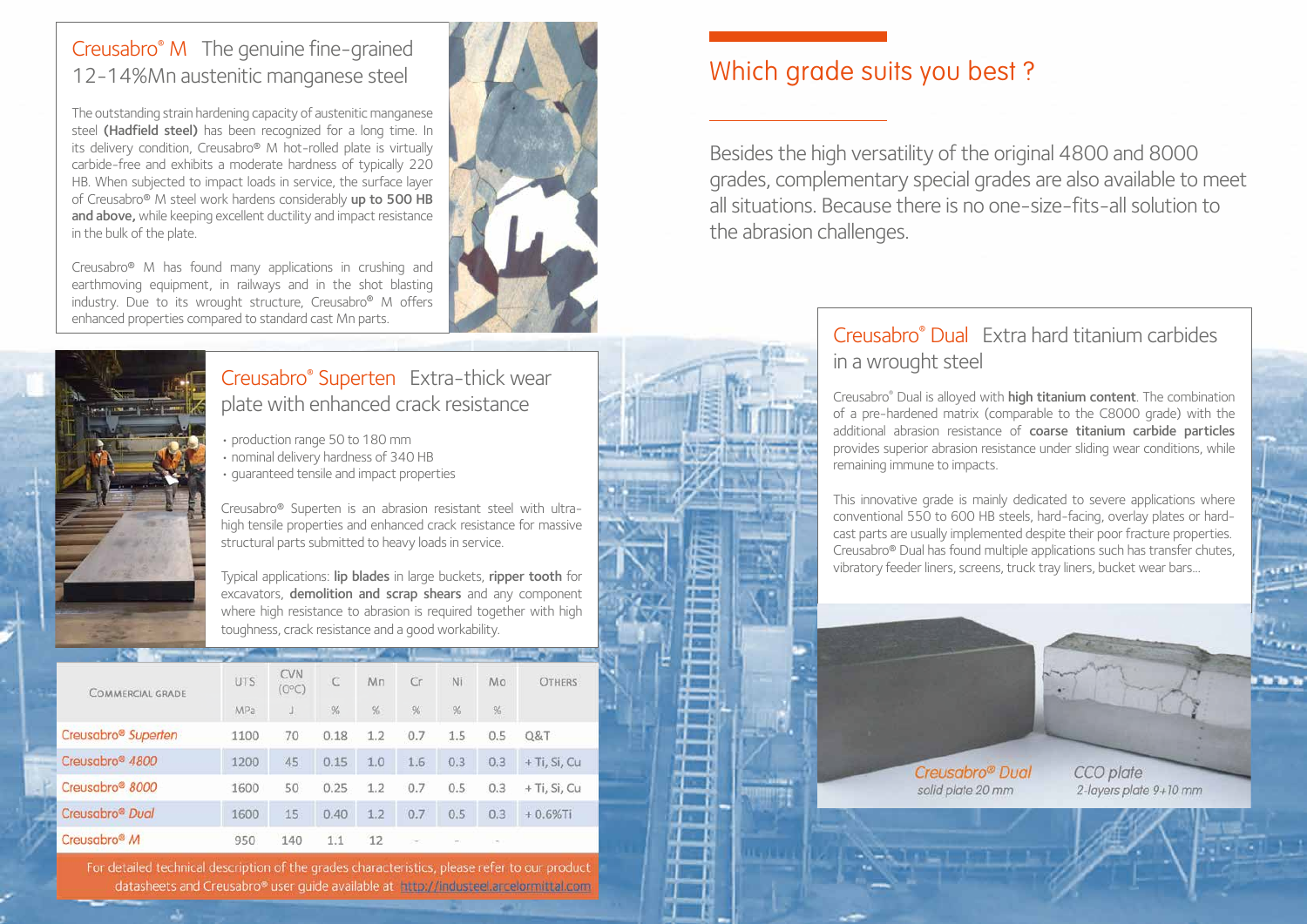Raw mineral processing includes a large number of technologies for comminution and sizing. In operations where coarse and fine particles of different materials are processed, excessive wear occurs due to the combined effects of high impact, compression load and sliding of abrasive feed. Creusabro® prevents excessive wear and ensure smooth and cost-effective industrial operations.



Wear through the full liner thickness has prolonged the overall lifetime by +250%.





# Creusabro® solutions for Crushing and screening

Original 19+12 mm weld overlay studded crusher feed liners failed due to impact load from isolated rocks.

The feed chute relined with CDUAL in 30 mm bolted liners solved the problem as the material was able to handle both the high abrasion wear and impact loads.

Excavation, hauling and bulk material handling are the foundation of the mining, quarrying, and mineral industries. Hard rocks and heavy impacts are often the cause of important wear issues. Creusabro® extends the service life of critical components and avoid costly machine downtime. In mobile equipment, payload and weight are also of primary concern. The lower thicknesses required with Creusabro® for the same wear life as standard water quenched plates, offer substantial weight savings and increased payload potential.



• Creusabro® 8000 liners replacing classical 450 HB water quenched plate, Australia

## Creusabro® solutions for Excavation and bulk handling



450 HB : 2500 hours C8000 : 5600 hours

## +125% improvement in liner wear life.

Estimated Bucket Maintenance Cost Saving: ~ \$ 96,000 / bucket / year

The minor initial cost difference in the base material is far outweighed by the direct costs of kit fabrication and installation



• Creusabro® DUAL liners replacing weld overlay plate, Australia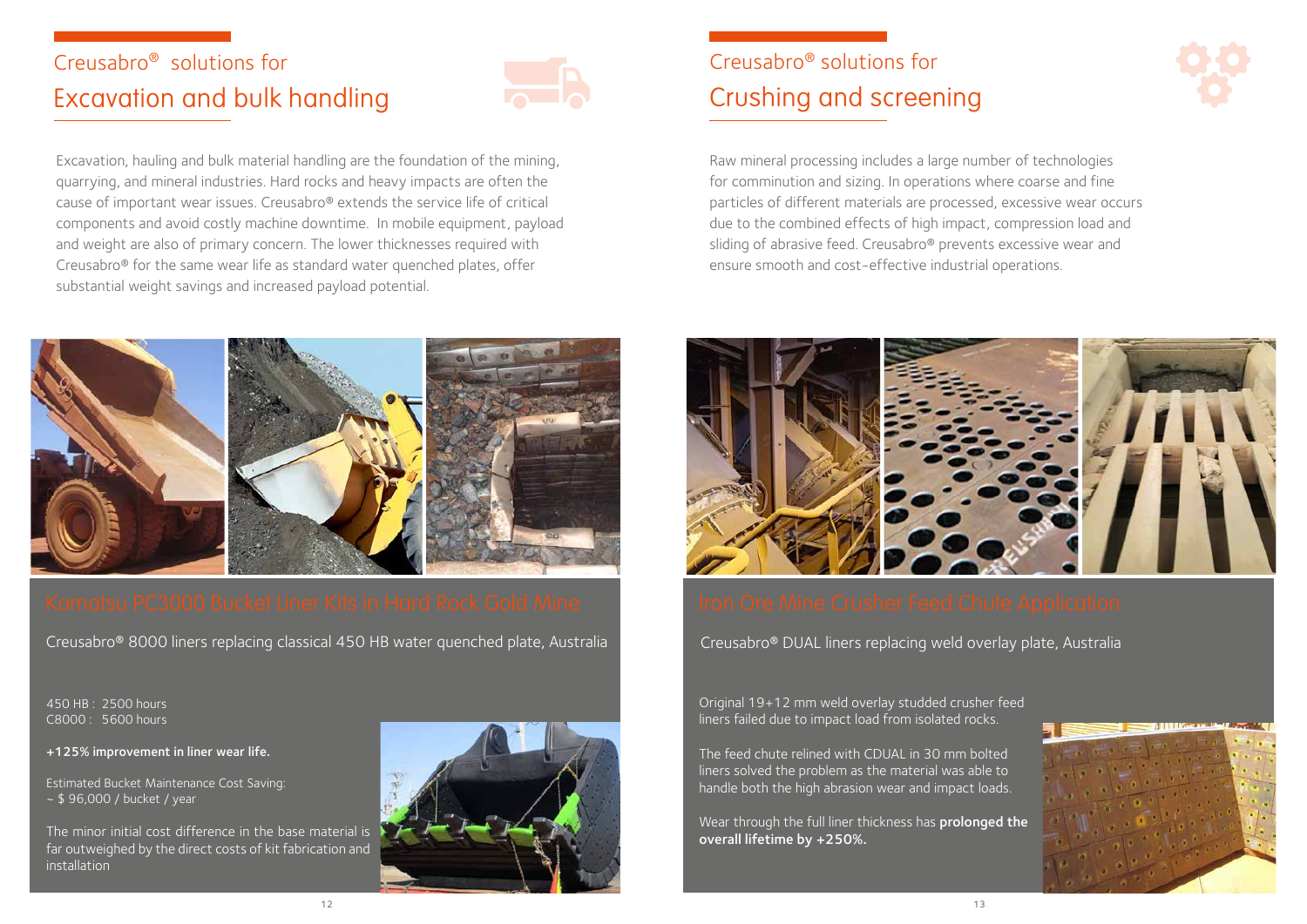Waste recycling plays a growing role in modern economies as a way to reduce the use of natural resources and energy consumption. Heavy duty demolition equipment, waste, and recycling machinery are subject to very severe service conditions. Abrasion and fatigue are often induced by the heavy cyclic loads in these operations. Creusabro® provide a unique combination of wear resistance, toughness, crack resistance and fatigue strength.



• Creusabro® 8000 replacing 500 HB water quenched plate or tool steels, Germany

# Creusabro® solutions for Demolition, waste and recycling

• Homogeneous material properties (through hardened), high strength and toughness improve resistance of the cut edge surface against wear and • cyclic loads.

Reduced HAZ during plasma or oxy-cutting improves edge sharpness and longevity.

As a result, +50% longer lifetime was achieved. C8000 enables to close the gap with tool steels at a lower cost/ton of fragmentized material.





After extraction, industrial transformation of minerals generally involve high temperature processes that only worsen the abrasion. Creusabro® is suitable for all types of abrasion, dry or wet environments, including operating temperatures up to 450°C. Power plants, Iron and Steel plant, Cement works, Asphalt or Glass industries all benefit from the unique characteristics of our Creusabro® abrasion and temperature resistant steels.



• Creusabro® 4800 replacing weld overlay plates, Morocco - Indonesia • Operating temperature ~ 300 °C

## Creusabro® solutions for Cement & industrial applications



Original weld overlay solution provided a limited service life due to its excessive brittleness under repetitive impacts. In addition, the high operating temperatures in service up to 300°C inevitably result to an opening of existing surface cracks, thereby speeding up the erosive wear.

Creusabro® 4800 combines a higher formability required for complex part fabrication, and higher wear and heat resistance resulting to an increase in service by 30 – 50%.